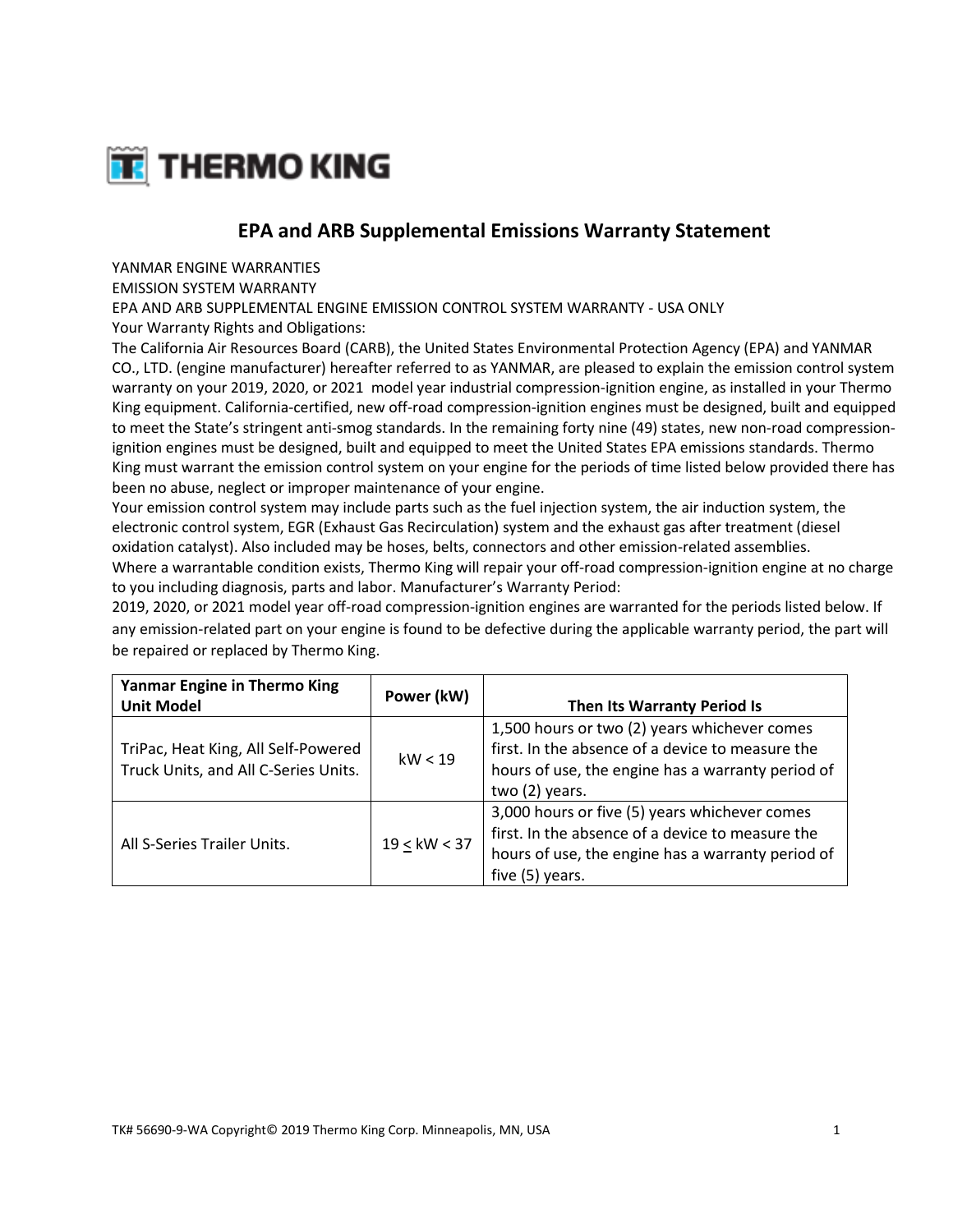Emission control system warranty - USA only - continued Warranty Coverage:

This warranty is transferable to each subsequent purchaser for the duration of the warranty period. Thermo King recommends that repair or replacement of any warranted part will be performed at an authorized Thermo King dealer. Warranted parts not scheduled for replacement as required maintenance in the owner's manual shall be warranted for the warranty period. Warranted parts scheduled for replacement as required maintenance in the owner's manual are warranted for the period of time prior to the first scheduled replacement. Any warranted parts scheduled for replacement as required maintenance that are repaired or replaced under warranty shall be warranted for the remaining period of time prior to the first scheduled replacement. Any part not scheduled for replacement that is repaired or replaced under warranty shall be warranted for the remaining warranty period.

During the warranty period, Thermo King is liable for damages to other engine components caused by the failure of any warranted part during the warranty period.

Any replacement part which is functionally identical to the original equipment part in all respects may be used in the maintenance or repair of your engine, and shall not reduce Thermo King's warranty obligations. Add-on or modified parts that are not exempted may not be used. The use of any non-exempted add-on or modified parts shall be grounds for disallowing a warranty.

## Warranted Parts:

This warranty covers engine components that are a part of the emission control system of the engine as manufactured by YANMAR and supplied to Thermo King and sold to the original retail purchaser. Such components may include the following:

- Fuel injection system
- Cold start enrichment system
- Intake manifold
- Exhaust manifold
- Positive crankcase ventilation system
- Exhaust Gas Recirculation (EGR) systems
- Diesel Oxidation Catalyst (DOC)
- Electronic Control Unit (ECU), sensors, solenoid, and wiring harnesses used in the above systems
- Hoses, belts, connectors, and assemblies used in above systems
- Emission Control Information labels

Since emissions related parts may vary slightly between models, certain models may not contain all of these parts, and other models may contain the functional equivalents.